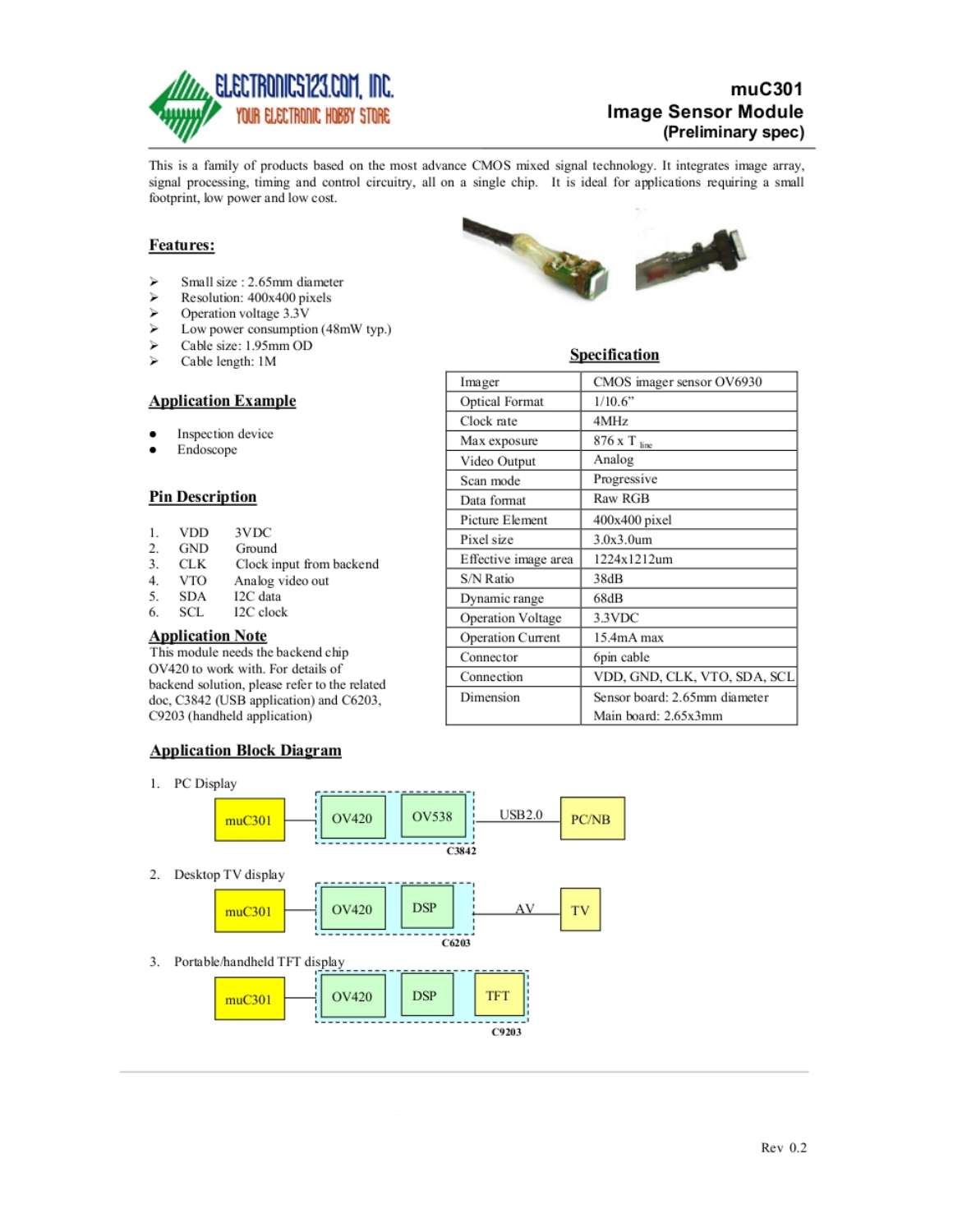### **Introduction**

This module has been designed to interface the micro camera muC301. It can be connected to TV monitor and display real time video streaming. It performs still image capture and video recording, store files to SD card. It is good for desktop application.

#### **Key Features**

- Interface to muC301
- V Real time Video output<br>V Support PAL/NTSC
- V Support PAL/NTSC<br>V RTC, OSD
- RTC, OSD
- $\checkmark$  Manual capture JPG/AVI<br> $\checkmark$  Image resolution 384\*384
- $\checkmark$  Image resolution 384\*384<br> $\checkmark$  Frame rate: 30fps
- Frame rate: 30fps
- $\checkmark$  Store to SD card, up to 16G
- Mass storage

### **Connector and Pin Description**





|     | Pin1             | Pin <sub>2</sub> | Pin3       | Pin4            | Pin <sub>5</sub> | Pin <sub>6</sub> |
|-----|------------------|------------------|------------|-----------------|------------------|------------------|
| J11 | <b>BATT OUT</b>  | <b>GND</b>       |            |                 |                  |                  |
| J4  | <b>BATT IN</b>   | <b>GND</b>       |            |                 |                  |                  |
| J13 | <b>VIDEO OUT</b> |                  |            | <b>GND</b>      |                  |                  |
| J12 | <b>GND</b>       | Key/ PWR On      | <b>KEY</b> |                 |                  |                  |
| J8  | VCC              | <b>SDA</b>       | SCL        | <b>VIDEO IN</b> | <b>CLK</b>       | <b>GND</b>       |

### **Keyboard Design**

8- Key design: power/mode/menu/UP/DN/LF/RT/OK

- 1. Power: power on/off the module
- 2. Mode: toggle playback or preview
- 3. Menu: for setup or quit the setup
- 4. LF/RT/UP/DN for item select
- 5. OK to confirm

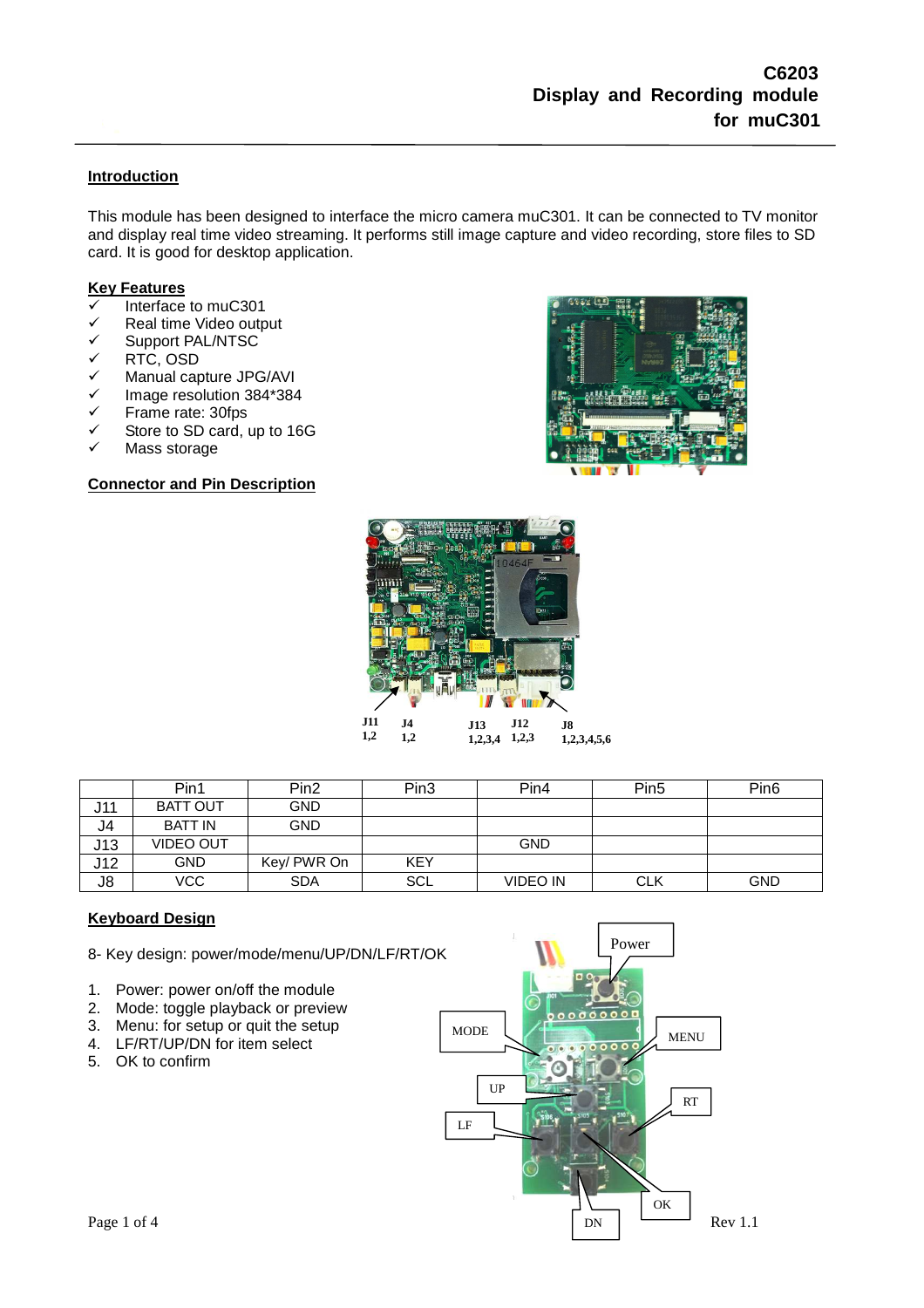## **Module Specifications**

| <b>Board Dimension</b>  | 72x60mm                                                    |  |
|-------------------------|------------------------------------------------------------|--|
| Storage                 | External SDHC card up to 16GB                              |  |
| Video Capture           | 384*384 (30 fps)                                           |  |
|                         | Unlimited capturing time depends on available memory space |  |
| <b>Photo Resolution</b> | 384*384 JPEG format                                        |  |
| USB Interface           | Mass storage mode USB 1.1                                  |  |
| Power                   | DC 5V/AAx4/Li-ion 3.7V battery                             |  |

# **Electrical Characteristics**

| <b>Parameter</b>         | <b>Condition</b>               | Min. | Typ. | Max | Unit |
|--------------------------|--------------------------------|------|------|-----|------|
| <b>Operation Voltage</b> |                                | 3.7  |      | 6   |      |
| Operation current        | Preview                        | 170  | 175  | 185 | mA   |
|                          | Capture JPG (Peak @ capturing) | 180  | 185  | 200 | mA   |
|                          | Capture AVI (Peak @ recording) | 220  | 225  | 235 | mA   |
|                          | Playback                       | 165  | 175  | 185 | mA   |

## **Mechanical Dimension**



### **Keyboard Circuit**

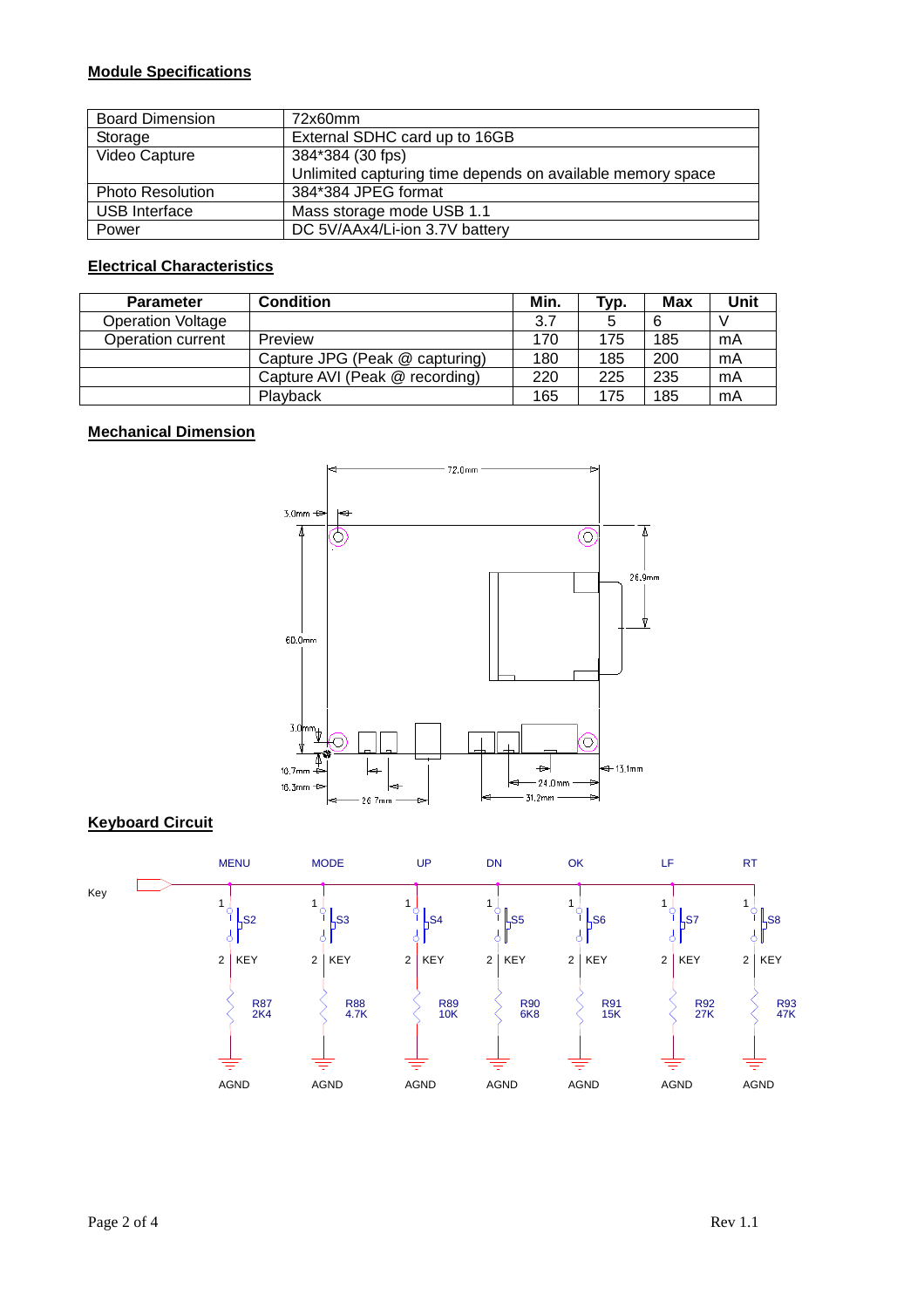### **Setup summary**



### **Operation**:

### **On-off the module**

Press once PWR key, the module will power on. By default it enters preview mode. Note the module need to have the SD card for image recording. It will display a "?" logo if the card is not presented. It does not support hot plug.

### **Preview mode**

- 1. Press MODE to toggle between preview mode and playback mode.
- 
- 2. Press LF to take a JPG picture.<br>3. Press RT to start recording AVI. Press RT to start recording AVI, press it again to stop recording. When memory is full, it will show "Memory Full".
- 4. Press UP to turn OSD on and off.

#### **Menu**

Press Menu key to enter parameter setup. Use UP/DN to select item, LF/RT to toggle value. Text in red means the current setting. Press Menu again to exit

- 1 VIDEO<br>1.1 C
	- Contrast: low/medium/high. By default it is set to Medium
	- 1.2 Color: low/medium/high. By default it is set to Medium
	- 1.3 Sharpness: low/medium/high. By default it is set to Medium
	- 1.4 Exit: press ok, save the setting and quit this menu. If it is not exit properly, the setting will not be stored.

#### **Playback Operation**

- 1. Press mode to toggle between preview mode and playback mode.
- 2. Files are displayed in thumbnail of 6 photos. Press LF/RT to move to previous or next file, press OK to display current file in full screen.
- 3. When file is selected, press UP to turn OSD on and off. Press OK to start playing AVI.
- 4. At playing AVI, LF for backward, OK to stop. Use DN to pause/resume.
- 
- 5. When backward playing, press RT to forward playing.<br>6. Delete file: press Menu to select delete one or delete 6. Delete file: press Menu to select delete one or delete all, confirmation is required.

#### **Menu**

- 1. Use UP/DN key to select, use OK to confirm select
- 2. Sub-menu will prompt for confirmation when deleting. Always set default value to Cancel, use UP/DN to move cursor, OK to confirm and quit.

#### **INPUT SETTING -VIDEO**

CONTRAST – LOW/MEDIUM/HIGH COLOR –LOW/MEDIUM/HIGH SHARPNESS –LOW/MEDIUM/HIGH

EXIT